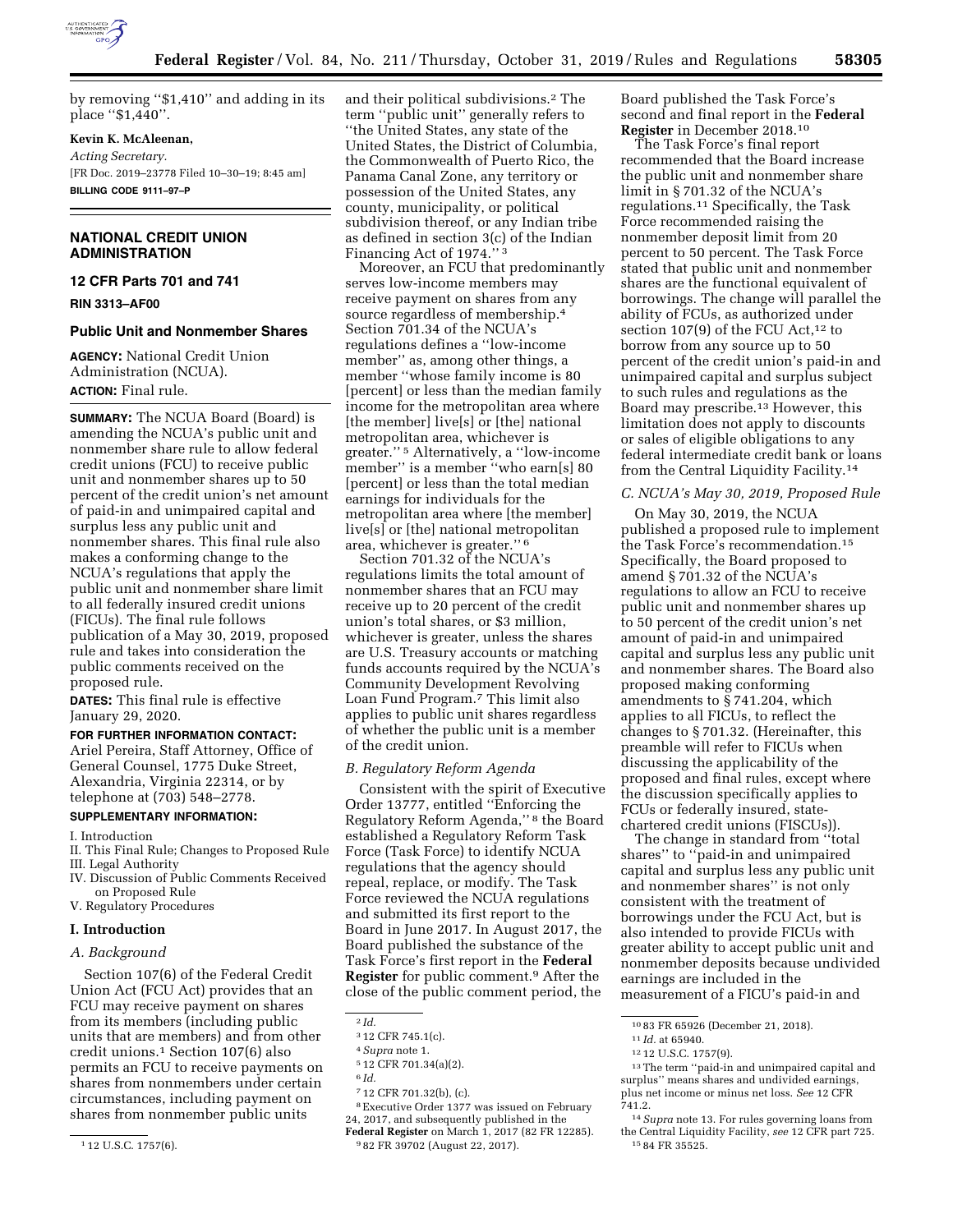unimpaired capital and surplus, thus increasing the base. The proposed rule subtracts public unit and nonmember shares from unimpaired capital and surplus for purposes of this 50 percent limit.16 This restriction is intended to provide a meaningful limit on the ability of an FICU to increase its leverage indefinitely, which could pose a clear risk to FICUs and the National Credit Union Share Insurance Fund (NCUSIF).

The proposed rule does not allow a waiver process for a FICU to exceed the 50 percent limit as a matter of safety and soundness. The proposed rule also requires a FICU to develop and maintain a written plan if its public unit and nonmember shares, taken together with borrowings, exceed 70 percent of paidin and unimpaired capital and surplus. This approach was designed to provide a FICU with flexibility to adopt a diverse funding structure without the regulatory burden of developing a plan regarding the intended use of those funds unless the credit union borrows a significant amount of funds or accepts a significant number of public unit and nonmember shares.

The proposed rule provided for a 60 day comment period, which closed on July 29, 2019.

### **II. This Final Rule; Change to Proposed Rule**

This final rule follows publication of the May 30, 2019, proposed rule and takes into consideration the public comments received on the proposed rule. The NCUA received 17 public comments on the proposal. Comments were received from: (1) Individual FICUs; (2) national, state, and regional organizations representing FICUs; and (3) national banking trade organizations.

Based on its review of the comments, and as further discussed in Section IV of this preamble, the Board has revised the proposal by retaining the alternative limit of \$3 million. Specifically, the final rule provides that a FICU may receive public unit and nonmember shares in an amount up to 50 percent of the credit union's net amount of paidin and unimpaired capital and surplus less any public unit and nonmember shares, or \$3 million, whichever is greater.

#### **III. Legal Authority**

The Board is issuing this final rule pursuant to its authority under the FCU Act. Under the FCU Act, the NCUA is

the chartering and supervisory authority for FCUs and the federal supervisory authority for FICUs.17 The FCU Act grants the NCUA a broad mandate to issue regulations governing both FCUs and all FICUs. Section 120 of the FCU Act is a general grant of regulatory authority and authorizes the Board to prescribe rules and regulations for the administration of the FCU Act.<sup>18</sup> Section 207 of the FCU Act is a specific grant of authority over share insurance coverage, conservatorships, and liquidations.19 Section 209 of the FCU Act is a plenary grant of regulatory authority to the Board to issue rules and regulations necessary or appropriate to carry out its role as share insurer for all FICUs.20 In addition, Section 107 of the FCU Act specifically recognizes that the Board may prescribe limitations governing shares accepted by FCUs.21 Accordingly, the FCU Act grants the Board broad rulemaking authority to ensure that the credit union industry and the NCUSIF remain safe and sound.

#### **IV. Discussion of the Public Comments Received on the Proposed Rule**

#### *A. The Public Comments, Generally*

The comments from FICUs and their representative organizations generally supported the proposed rule. In particular, the FICUs supported the revised aggregate limit. Several of the commenters explicitly agreed with the statement in the proposed rule's preamble that public unit and nonmember shares are the functional equivalent of, and no more volatile than, borrowings and, therefore, warrant a higher level of authority than what the current regulation allows. In general, the commenters wrote that the proposal would provide a greater balance between nonmember funding sources and borrowings, and better enable FICUs to seek more reasonably priced funding options.

Several of these commenters also offered suggested changes to the proposed rule. In particular, the commenters expressed concerns about the proposed elimination of the \$3 million alternative limit, especially the effects on newly chartered FICUs and low-income credit unions (LICUs).

In contrast to the support expressed by the FICUs, the comments received from the banking trade organizations strongly objected to the proposed rule. These commenters wrote that the proposal would undermine the

historical mission of FICUs, increase risk to the NCUSIF, and have negative economic impacts.

# *B. Discussion of FICU Comments on Specific Provisions of the Proposed Rule*

*1. Minor effect on most FICUs.* One of the commenters, while writing in overall support of the rule, indicated the proposal would have minimal effect on most FICUs. Based on its review of March 2019, Call Report data, the commenter wrote that the proposal would not increase the overall funding capacity (*i.e.,* aggregate nonmember/ public unit deposits and borrowings) for 51 percent of FICUs. The commenter believes the proposal will be most beneficial to small FICUs and LICUs because they tend to have the higher net worth ratios necessary to take full advantage of the proposed limit. The Board continues to believe that the proposal will provide all FICUs, and in particular small credit unions, with greater flexibility in their sources of funding.

The commenter also wrote that the majority of FICUs rely on member shares for the ''overwhelming majority'' of their funds, and that this is unlikely to change. Another commenter, however, wrote that the current reluctance of some FICUs to use nonmember funding could be explained by the fact that these credit unions, as a liquidity risk management tool, have historically been reluctant to exhaust the availability of nonmember funds. The increase in the aggregate limit will provide these FICUs with additional flexibility in managing their liquidity needs and encourage them to seek more reasonably priced funding options. Further, this commenter noted other incentives for FICUs to increase their use of nonmember funds. According to the commenter, in recent years FICUs that have employed nonmember deposits have tended to be more active lenders and, therefore, achieved higher earnings on average than their peers.

*2. \$3 million alternative limit.* The NCUA specifically sought comment on the proposed elimination of the alternative limit of \$3 million. As noted, the current regulation limits FICUs to accepting public unit and nonmember shares up to 20 percent of total shares, or \$3 million, whichever is greater. The Board thought that the proposed regulatory limit of 50 percent of the FICU's net amount of paid-in and unimpaired capital and surplus less any public unit and nonmember shares was appropriate and that an alternative \$3 million limit would no longer be necessary. However, the Board also noted in the preamble to the proposed

 $^{\rm 16}$  In mathematical terms, the limitation is calculated as total public unit and nonmember shares/paid-in and unimpaired capital and surplus - total public unit and nonmember shares = maximum of 50%.

<sup>17</sup> 12 U.S.C. 1752–1775.

<sup>18</sup> 12 U.S.C. 1766(a).

<sup>19</sup> 12 U.S.C. 1787(b)(1).

<sup>20</sup> 12 U.S.C. 1789(a)(11).

<sup>21</sup> 12 U.S.C. 1757(6).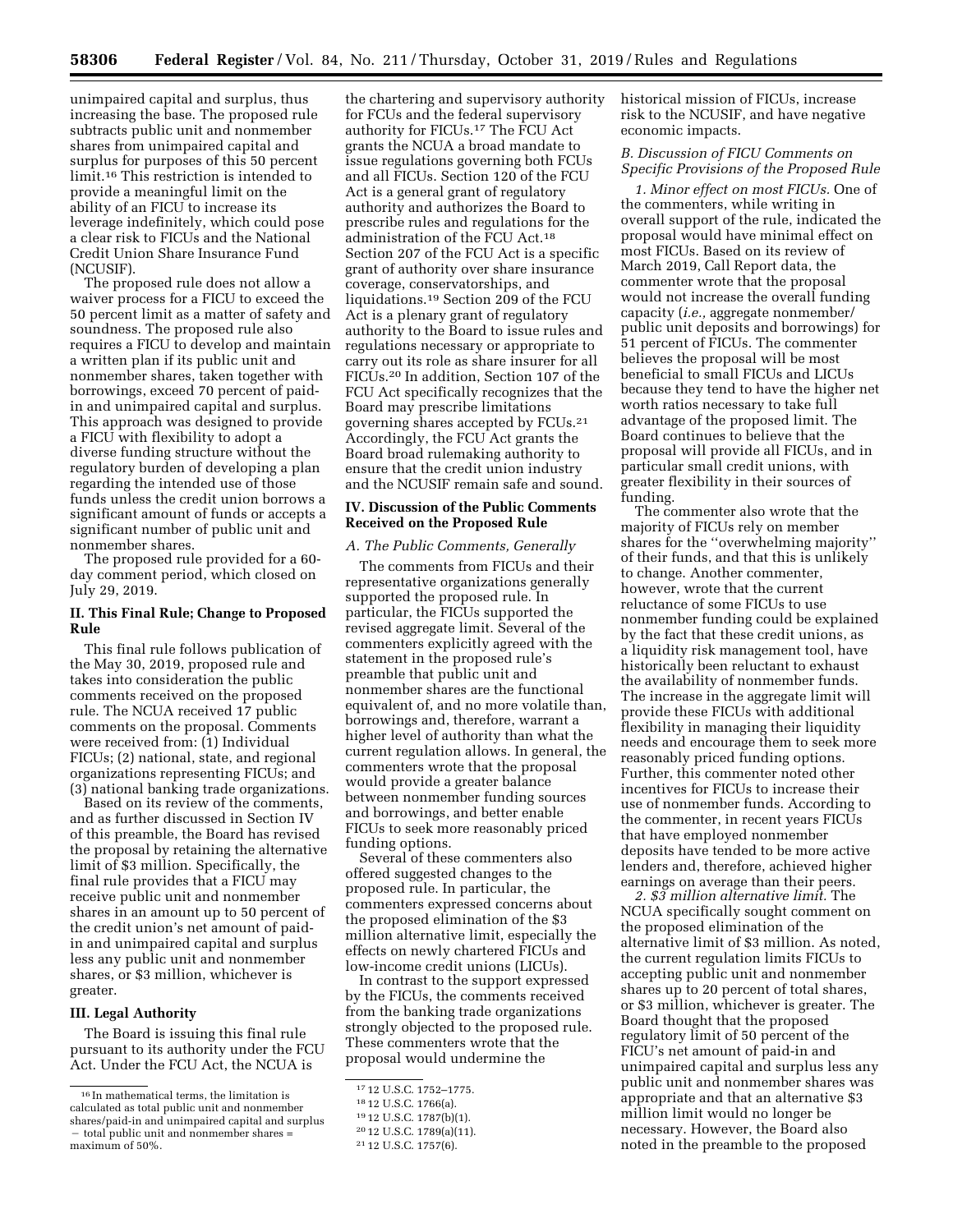rule that some small credit unions, particularly LICUs that rely on large volumes of nonmember shares as a necessary source of funding or newly chartered credit unions, might be adversely impacted by the elimination of the \$3 million dollar limit. Consequently, the Board noted that it was actively considering retaining the alternative \$3 million limit and specifically sought comments on whether to retain it or provide a special exemption for small LICUs.

The majority of the comments on this issue supported retaining some form of the alternative limit. At a minimum, these commenters urged the Board to either ''grandfather'' FICUs that currently use the limit or establish an exemption for newly chartered FICUs and LICUs. A minority of commenters supported the elimination of the alternative limit; however, several of them also suggested that the NCUA monitor the change for adverse consequences. These commenters recommended that the Board use the review to consider re-instituting the alternative limit.

One of the commenters also urged that the alternative limit be increased to at least \$5 million. The commenter wrote that the NCUA, in its 2011–2012 rulemaking raising the limit to \$3 million, had benchmarked the amount on a hypothetical FCU with \$7.5 million in total shares.22 According to the commenter, the increase to \$5 million is necessary to maintain parity for a similarly situated FCU in 2019 (*i.e.,* the 36th percentile of credit unions ranked by share value).

The Board has decided to revise its proposal given the broad support from the commenters for keeping the alternative limit. Specifically, the final rule retains the current alternative limit of \$3 million. Upon further consideration, the Board agrees that the elimination of the limit could negatively impact some small credit unions, particularly those that are newly chartered and have not had the time to become adequately capitalized, which may rely on nonmember funding. The final rule, therefore, provides that a FICU may receive public unit and nonmember shares in an amount up to 50 percent of the FICU's net amount of paid-in and unimpaired capital and surplus less any public unit and nonmember shares, or \$3 million, whichever is greater.

*3. Waivers from the appropriate regional director.* The proposed rule would eliminate the procedures for obtaining a waiver from the appropriate regional director. The majority of commenters on this provision supported the removal of the waiver procedures. The commenters opposed to the change wrote that a regulatory waiver might be necessary to address fact-specific situations that merit a higher limit without increasing risk to the NCUSIF.

The Board has not revised the proposal in response to these comments. Although the Board seeks to provide FICUs with greater flexibility, it also continues to believe that the removal of the waiver procedures is prudent given the increased regulatory limit. The NCUA does not envision situations arising like the hypothetical posed by the commenter that would merit a higher aggregate limit without consequently increasing the risk to the NCUSIF. Allowing a FICU to exceed this limit could lead to safety and soundness concerns and unnecessary risk for the NCUSIF.

The Board also notes that currently effective waivers granted pursuant to the existing regulations are superseded by the final rule. These waivers are no longer necessary given the higher aggregate limit established by the rule. Accordingly, any such waivers will be considered expired upon the effective date of this final rule.

*4. Plan Regarding Use of Funds.*  Under the proposed rule, a FICU would be required to develop a plan regarding the intended use of any borrowings, public unit, or nonmember shares that, taken together, exceed 70 percent of the FICU's paid-in and unimpaired capital and surplus. The majority of the commenters writing on this issue supported the plan requirement, with only a single commenter disagreeing. The commenter opposing the plan requirement wrote that any risk associated with such a high level of borrowing should more appropriately be addressed in the contract between the lender and the FICU.

This final rule adopts the proposed plan requirements without change. The Board believes that requiring a plan for material levels of external funding sources is prudent due diligence. The Board expects FICUs that accept elevated levels of public unit and nonmember shares and borrowings to document how the credit union will use those funds consistent with prudent risk management principles. As the Board explained in the proposed rule, FICUs will not need to submit these plans for approval before accepting funds that in total would exceed 70 percent of paidin and unimpaired capital and surplus. Instead, they must simply maintain the plan and make it available to NCUA examiners.

Even though the Board expects that most FICUs will not need to develop a specific plan regarding the use of external funds, a FICU should continue to manage its balance sheet in a prudent manner. The NCUA will continue to review a FICU's business model and liquidity management to ensure the FICU is operating in a safe and sound manner. Unsafe or unsound funding sources or utilization of funds in an unsafe and unsound manner may affect a credit union's CAMEL 23 and risk ratings and could result in supervisory action.

One commenter urged the NCUA to not establish new or more complex supervisory procedures for review of the plans. At the same time, however, the commenter also suggested that the NCUA communicate its expectations for such plans in advance of examinations to ensure consistent review. Given the changes to the regulation and the higher level of combined non-member funding allowed before a plan is required, the NCUA will be updating the related examination procedures and supervisory expectations accordingly. This information will be incorporated into the Examiner's Guide, which is posted on the NCUA's website. As always, the NCUA will continue to emphasize the importance of timely, ongoing and open communications between examiners and credit union management and officials.

*5. Applicability to FISCUs.* One commenter wrote that the incorporation of regulations by reference in part 741 and the repeated use of the term ''federal credit union'' within regulations applicable to FISCUs is confusing and creates regulatory burden. The commenter suggested that the NCUA incorporate the limits for public unit and nonmember shares applicable to FISCUs, in their entirety, within part 741.

At this time, the Board is not prepared to adopt the change suggested by the commenter. The Board, however, has taken the suggestion under advisement for future rulemakings and has elaborated in this preamble on how the rule applies to FISCUs.

<sup>22</sup>The proposed rule to raise the alternative limit to \$3 million was published on December 28, 2011 (76 FR 81 421). The subsequent final rule was published on May 31, 2012 (77 FR 31981).

<sup>23</sup>CAMEL is an internal rating system used for evaluating the soundness of credit unions on a uniform basis and for identifying those institutions requiring special supervisory attention or concern. The name CAMEL is an acronym derived from the first letter of each of the five critical elements of the credit union's operations: (1) Capital Adequacy, (2) Asset Quality, (3) Management, (4) Earnings, and (5) Liquidity/Asset-Liability Management.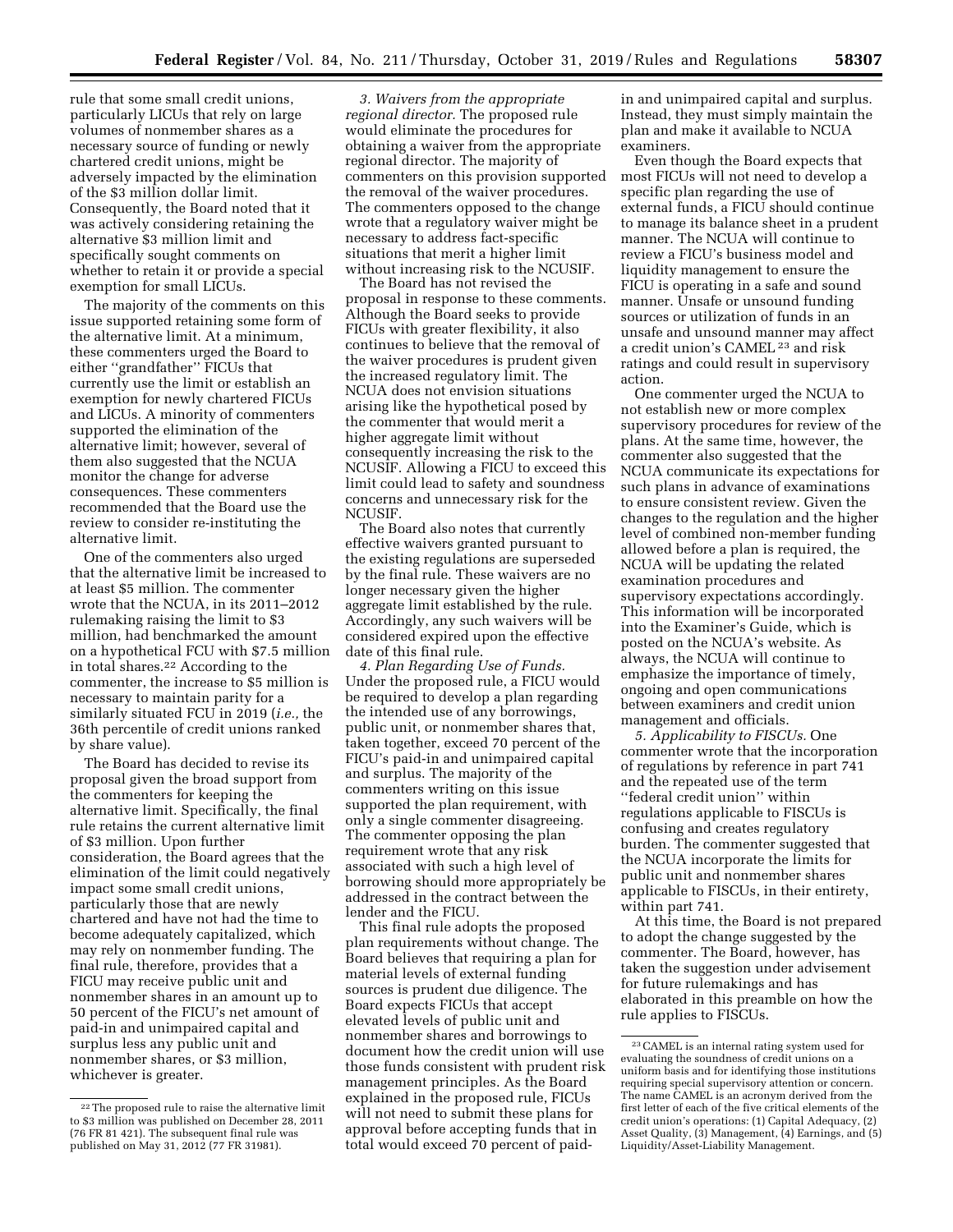# *C. Discussion of Comments From the Banking Trade Organizations*

The two comments from the banking trade organizations were strongly opposed to the proposal. Both commenters wrote that the proposed rule would undermine the cooperative character of FICUs and make them beholden to nonmember institutions. The commenters also saw little reason for the change, writing that concerns regarding fraud have arguably only grown since the NCUA originally promulgated the limit to address this problem. One of the banking trade organizations also asserted that the broad application of the ''low-income'' designation, which allows FICUs to secure nonmember deposits from any source, amplifies the safety and soundness concerns of the proposal. This commenter also raised potential impacts on the broader economy, writing that the peak of the economic cycle is the wrong time to increase leverage and fuel growth in expensive funding sources. Further, the commenter asserted that providing a new funding source for tax-free lending would decrease lendable funds at taxpaying financial institutions. The commenter wrote that this reallocation of deposits would reduce tax receipts to municipalities, thus reducing available government revenue to support necessary government programs.

The Board disagrees with the assertions made by the banking trade organizations, and has not revised the proposal in response to these comments. Contrary to the statements made by the commenters that the proposal will undermine the purpose of credit unions, Congress explicitly recognized that nonmember shares could be a valuable source of funding for FICUs. As noted above, the FCU Act, which establishes the federal credit union system, authorizes FICUs to receive payment on shares from nonmembers, ''within limitations prescribed by the Board.'' 24 The final rule will amend the nonmember share regulations to better reflect congressional intent. Specifically, the final rule updates the regulations to recognize the significant changes the credit union industry has undergone in the 31 years since this limit was adopted, including credit unions' growing need for diversified sources of funding to serve their members.

The banking trade organizations also expressed concerns regarding fraud and safety and soundness. Unfortunately, as the 2008 housing crisis demonstrated,

these are potential issues for the financial services sector as a whole. The Board remains committed to addressing market risks and to ensuring FICU compliance with applicable laws and regulations. The final rule adopts a balanced approach that provides FICUs with greater flexibility to determine an appropriate funding structure to support ongoing credit union operations in a financially sound and prudent manner. The commenters also raised potential impacts on the national and local economies but did not provide any data on which to assess these concerns. The Board believes that, by enabling FICUs to better serve the needs of their communities, any impact of the rule on the broader economy will be positive. However, the Board, as it does for all its regulations, will monitor the effects of this final rule and make necessary policy adjustments as the circumstances warrant.

While this final rule will provide individual credit unions with additional flexibility regarding funding options, it will not materially increase the aggregate level of public unit and nonmember shares and borrowings the credit union system can collectively utilize. Credit unions could grow by 56 percent in aggregate if they all utilized the full authority under current regulation and net worth constraints.25 With this final rule, credit unions could grow by 65 percent in aggregate. Thus, this final rule only provides a modest amount of additional balance sheet leverage in total. Additionally, credit unions currently have about \$69 billion in outstanding public unit, nonmember shares, and borrowings representing only 4 percent of total assets.26

#### **V. Regulatory Procedures**

#### *A. Regulatory Flexibility Act*

The Regulatory Flexibility Act<sup>27</sup> requires the NCUA to prepare an analysis to describe any significant economic impact a regulation may have on a substantial number of small entities (primarily those under \$100 million in assets).28 This rule will provide FICUs with additional flexibility to accept public unit and nonmember shares. Accordingly, the Board believes that the

26The total amount of public unit and nonmember shares is \$16 billion or 1 percent of total assets and the total amount of borrowings is \$53 billion or 3 percent of total assets.

rule will not have a significant economic impact on a substantial number of small credit unions. Therefore, a regulatory flexibility analysis is not required.

# *B. Paperwork Reduction Act*

The Paperwork Reduction Act of 1995 (PRA) (44 U.S.C. 3501 *et seq.*) requires that the Office of Management and Budget (OMB) approve all collections of information by a Federal agency from the public before they can be implemented. Respondents are not required to respond to any collection of information unless it displays a current, valid OMB control number. In accordance with the PRA, the information collection requirements included in this final rule has been submitted to OMB for approval under control number 3133–0114.

#### *C. Executive Order 13132*

Executive Order 13132 encourages independent regulatory agencies to consider the impact of their actions on state and local interests.29 The NCUA, an independent regulatory agency, as defined in 44 U.S.C. 3502(5), voluntarily complies with the executive order to adhere to fundamental federalism principles. The final rule will not have substantial direct effects on the states, on the relationship between the national government and the states, or on the distribution of power and responsibilities among the various levels of government. The Board has therefore determined that this final rule does not constitute a policy that has federalism implications for purposes of the executive order.

#### *D. Assessment of Federal Regulations and Policies on Families*

The NCUA has determined that this final rule will not affect family wellbeing within the meaning of Section 654 of the Treasury and General Government Appropriations Act, 1999, Public Law 105–277, 112 Stat. 2681 (1998).

#### *E. Small Business Regulatory Enforcement Fairness Act*

The Small Business Regulatory Enforcement Fairness Act of 1996 (SBREFA) 30 generally provides for congressional review of agency rules. A reporting requirement is triggered in instances where the NCUA issues a final rule as defined by section 551 of the Administrative Procedure Act.31 An agency rule, in addition to being subject

<sup>24</sup>*Supra* note 1. State law governs the authority for FISCUs to accept nonmember shares.

<sup>25</sup>These percentages take into account a practical limit on the amount of funding credit unions can obtain before their net worth ratio would decline below 7 percent—the level necessary to be well capitalized for prompt corrective action purposes. *See* 12 CFR part 702.

<sup>27</sup> 5 U.S.C. 601 *et seq.*  28 5 U.S.C. 603(a).

<sup>29</sup> 64 FR 43255 (Aug. 4, 1999).

<sup>30</sup>Public Law 104–121.

<sup>31</sup> 5 U.S.C. 551.